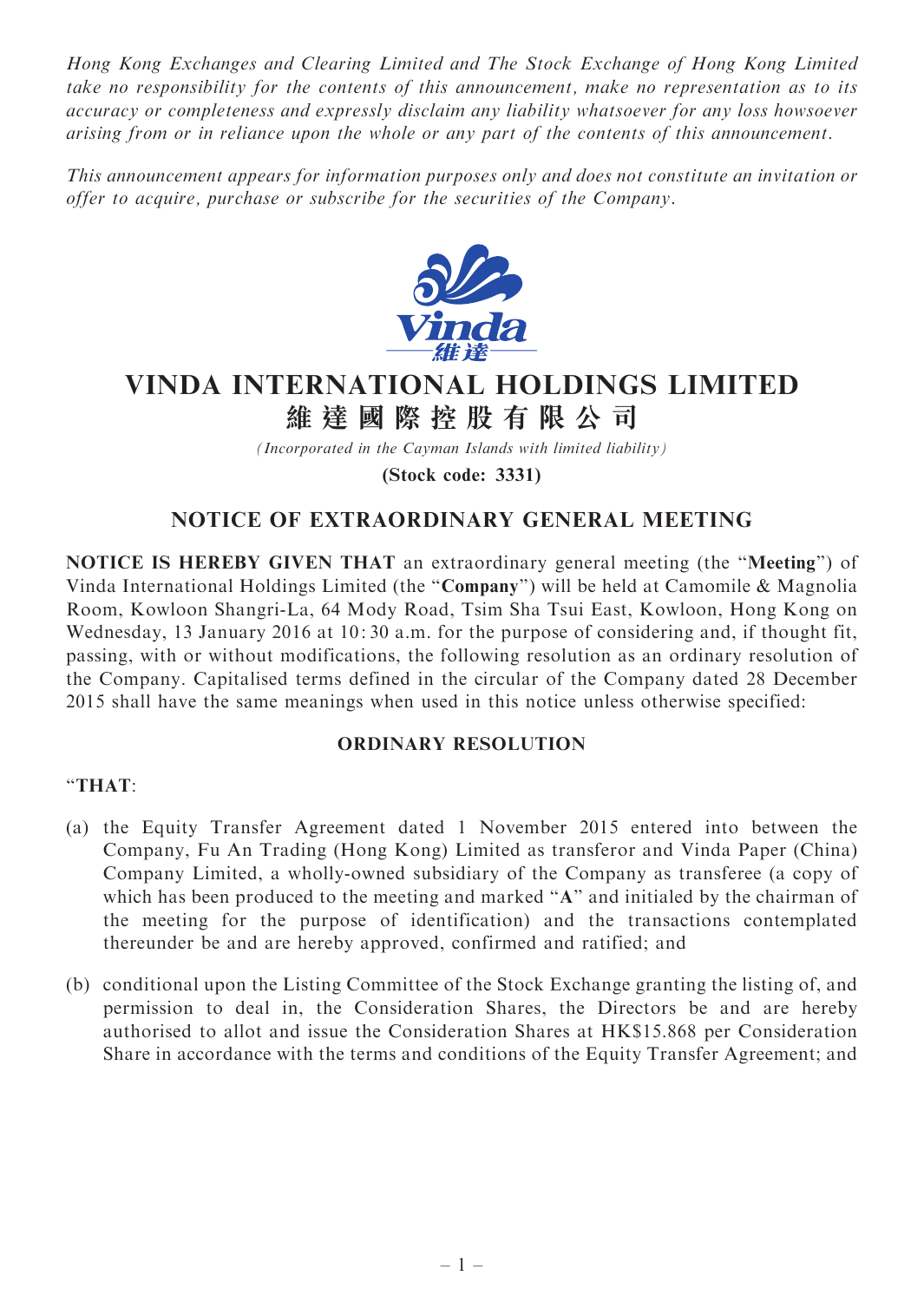(c) any one Director be and is hereby authorised to do all such acts and things and execute all such documents for and on behalf of the Company which he considers necessary, desirable or expedient for the purpose of, or in connection with, the implementation of and giving effect to the Equity Transfer Agreement and the transactions contemplated thereunder including the issue and allotment of the Consideration Shares.''

> Yours faithfully, By order of the board Vinda International Holdings Limited Johann Christoph MICHALSKI Chief Executive Officer

28 December 2015

Registered office: Cricket Square, Hutchins Drive P.O. Box 2681 Grand Cayman KY1-1111 Cayman Islands

Principal Place of Business in Hong Kong: Penthouse, East Ocean Centre 98 Granville Road Tsimshatsui East Kowloon, Hong Kong

Notes:

- 1. A member entitled to attend and vote at the Meeting is entitled to appoint one or more proxies to attend and, on a poll, vote on his/her behalf. A proxy need not be a member of the Company.
- 2. To be valid, a form of proxy and the power of attorney or other authority (if any) under which it is signed or a notarial certified copy of such power of attorney or authority, must be deposited with the Hong Kong branch share registrar of the Company, Computershare Hong Kong Investor Services Limited, at 17M Floor, Hopewell Centre, 183 Queen's Road East, Wanchai, Hong Kong not less than 48 hours before the time appointed for holding the Meeting or any adjourned Meeting.
- 3. In the case of joint holders of shares in the Company, the vote of the senior who tenders a vote, whether in person or by proxy, shall be accepted to the exclusion of the vote(s) of the other joint holder(s), seniority being determined by the order in which names stand in the register of members.
- 4. Completion and return of the form of proxy will not preclude members from attending and voting at the EGM.